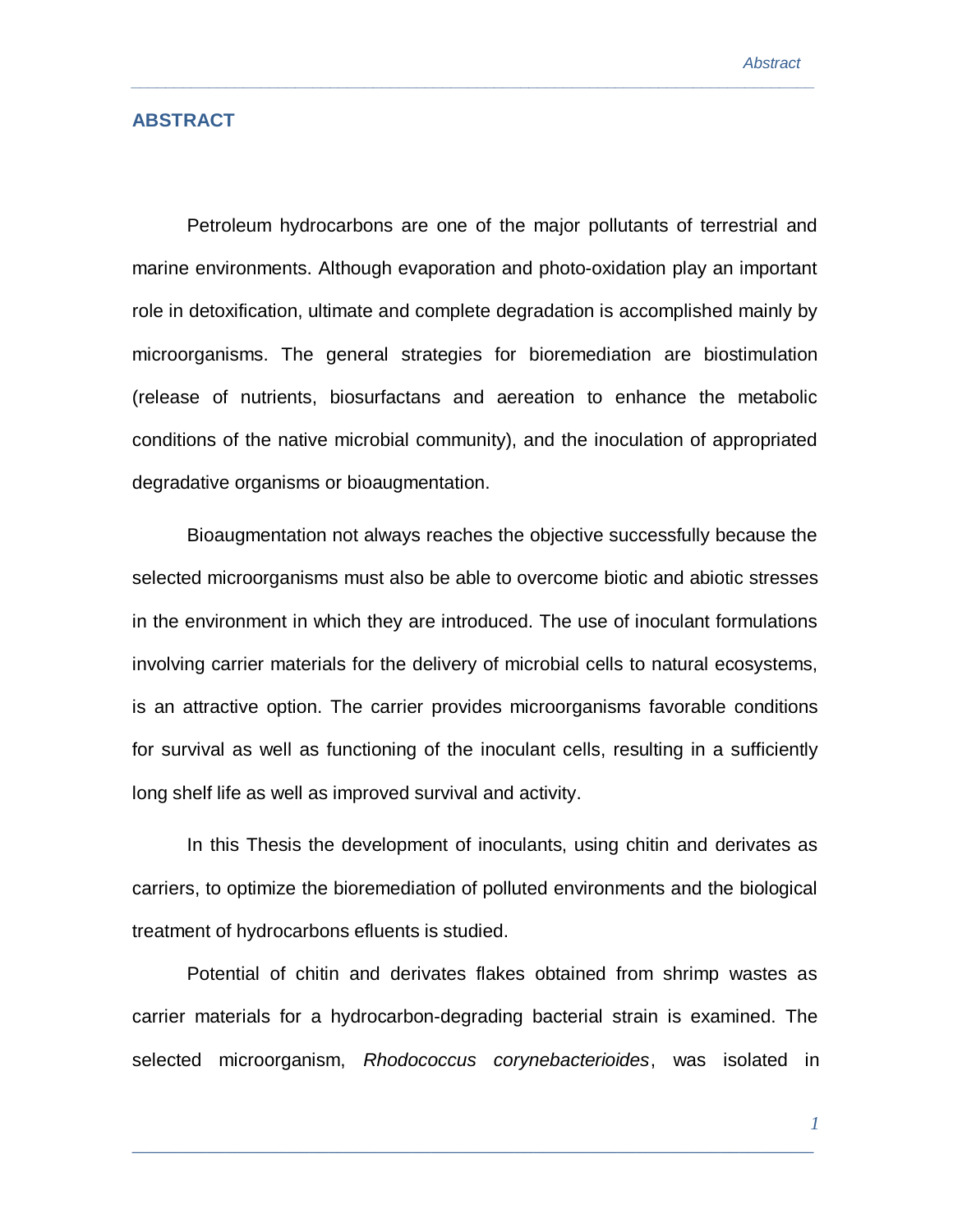previous research, from coastal soils of Bahía Blanca Estuary. Growing parameters and metabolic activity of the selected strain related to the development of the inoculant are determined: growing temperature range, generation range, use of different hydrocarbon products, hidrophobicity coefficient and crude oil biodegrading activity.

*\_\_\_\_\_\_\_\_\_\_\_\_\_\_\_\_\_\_\_\_\_\_\_\_\_\_\_\_\_\_\_\_\_\_\_\_\_\_\_\_\_\_\_\_\_\_\_\_\_\_\_\_\_\_\_\_\_\_\_\_\_\_\_\_\_\_\_\_\_\_\_\_\_\_\_\_\_\_\_* 

Chitin and derivates, obtained from the exoskeletons of shrimps (*Pleoticus mülleri*) at the Laboratorio de Investigaciones Básicas y Aplicadas en Quitina (L.I.B.A.Q.) of the Departamento de Química at Universidad Nacional del Sur, were studied as carrier material of bacterial strains. Suitable methods for reducing the microbial load of the carrier and the ability to link bacterial cells are determined.

Suitable conditions for the immobilization of microorganisms and formation of an abundant biofilm on the flakes are established.

Once developed the inoculant, the survival of the immobilized strains on the different carrier materials and its biodegrading activity is evaluated.

Also storage conditions and viability assessment of the inoculant are tested.

The effectiveness of inoculant addition in bioremediation process is evaluated. Different microcosms are prepared: an agricultural soil contaminated with crude oil, soil of a local petrochemichal refinery and seawater polluted with crude oil.

In all the cases the developed inoculants improve survival and degrading activity of the immobilized microorganisms. In terms of removal percentaqe of crude oil after the different treatments agricultural soil and seawater microcosms prove to be most successful.

\_\_\_\_\_\_\_\_\_\_\_\_\_\_\_\_\_\_\_\_\_\_\_\_\_\_\_\_\_\_\_\_\_\_\_\_\_\_\_\_\_\_\_\_\_\_\_\_\_\_\_\_\_\_\_\_\_\_\_\_\_\_\_\_\_\_\_\_\_\_\_\_\_

*2*